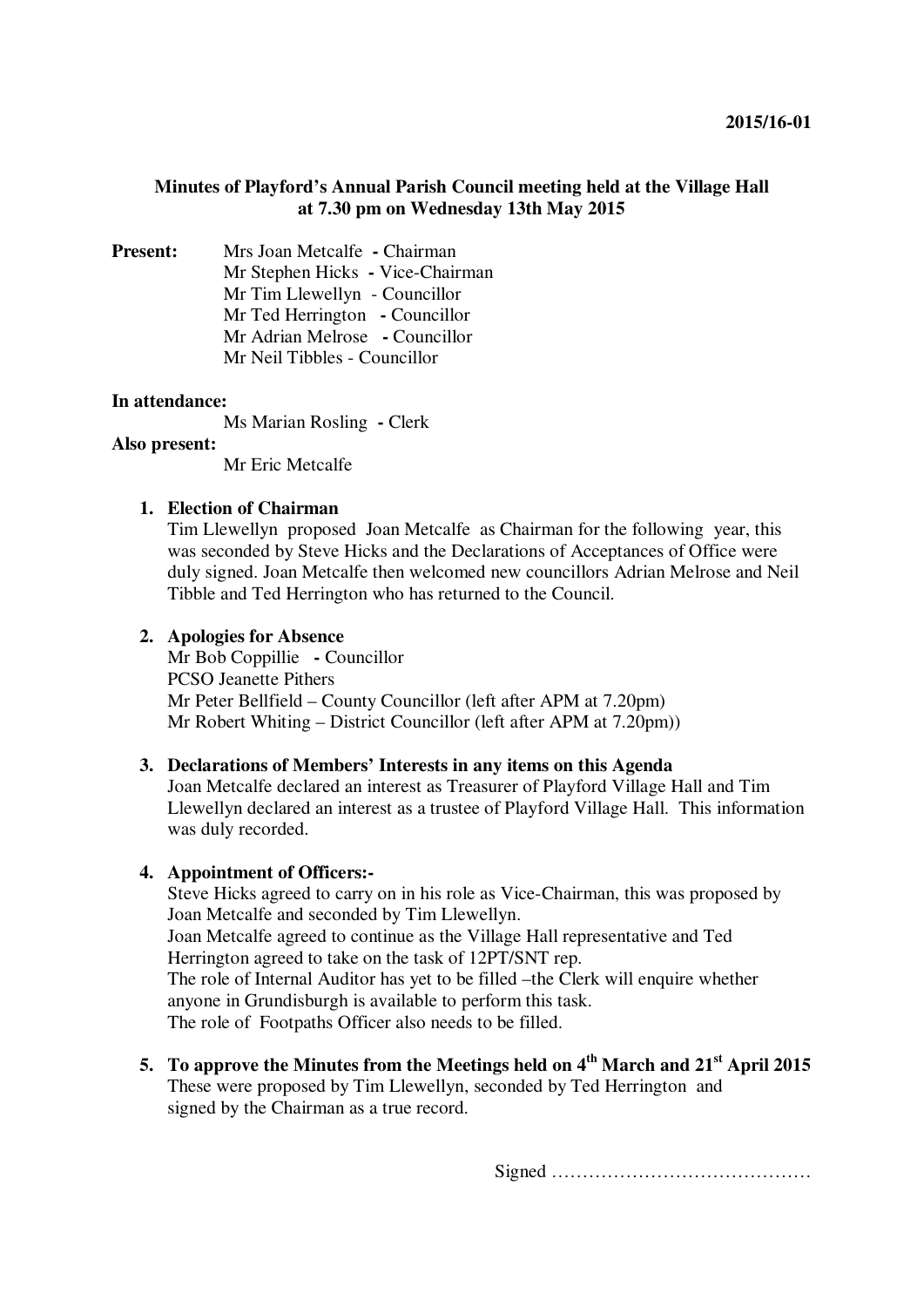#### **6. Matters arising from the Minutes** None.

#### **7. Action Point Review**

- o **AP81** It was felt appropriate by councillors to downgrade this Byway to a Bridleway as four-wheeled traffic traffic is the main cause of damage to the track. Adrian Melrose offered to help with funding the application if necessary. Clerk to enquire of the procedures involved.
- o **AP90** The bridleway sign at junction of C324 opp. Church Lane is now fixed but an arm is missing from the adjacent signpost. Clerk will report this.
- o **AP92** FP no. 20 through Alder Carr is on the Spring cutting schedule and will be dealt with in due course.
- o **AP93**  Unregistered FP from C330 to U3311. Clerks will bring downloaded forms to next meeting for discussion re registration procedure. Landowner does not acknowledge existence of FP.
- o **AP95** Fallen signpost at top of Bransons Lane still not fixed, Clerk to chase.
- o **AP96** Repairs to FP 23 opp. Village Hall entrance Clerk to chase progress.
- o **AP97** Dangerous troughs in sides of carriageway at both ends of Butts Road. Joan Metcalfe will chase this up.
- o **AP98** Large area of broken tarmac at junction of Brook Lane and Butts Road will be repaired

For more details see Action Log appended at end of the Minutes.

#### **8. Finance:**

### o **Reporting and authorisation of Cheques**

| Cheque No 753         | £123.00                           | SALC - annual subscription                |
|-----------------------|-----------------------------------|-------------------------------------------|
| Cheque No 754         | £20.00                            | Paul Gardiner - internal audit            |
| Cheque No 755         | £60.63                            | $M$ J Rosling – clerk's expenses          |
| Cheque No 756         | £145.00                           | $M$ J Rosling – part backlog/ use of home |
|                       |                                   | as office                                 |
| Cheque No 757         | £33.00                            | Sarah Cartwright – backlog owed           |
| Cheque No 758         | £340.85                           | AON annual insurance renewal              |
|                       |                                   |                                           |
| <b>Bank</b> balances: | Barclays current account £4758.76 |                                           |
|                       | N S & I savings account £3292.46  |                                           |

The first instalment of the Precept £2312.20 was received on  $30<sup>th</sup>$  April 2015 (this includes £62.20 precept grant).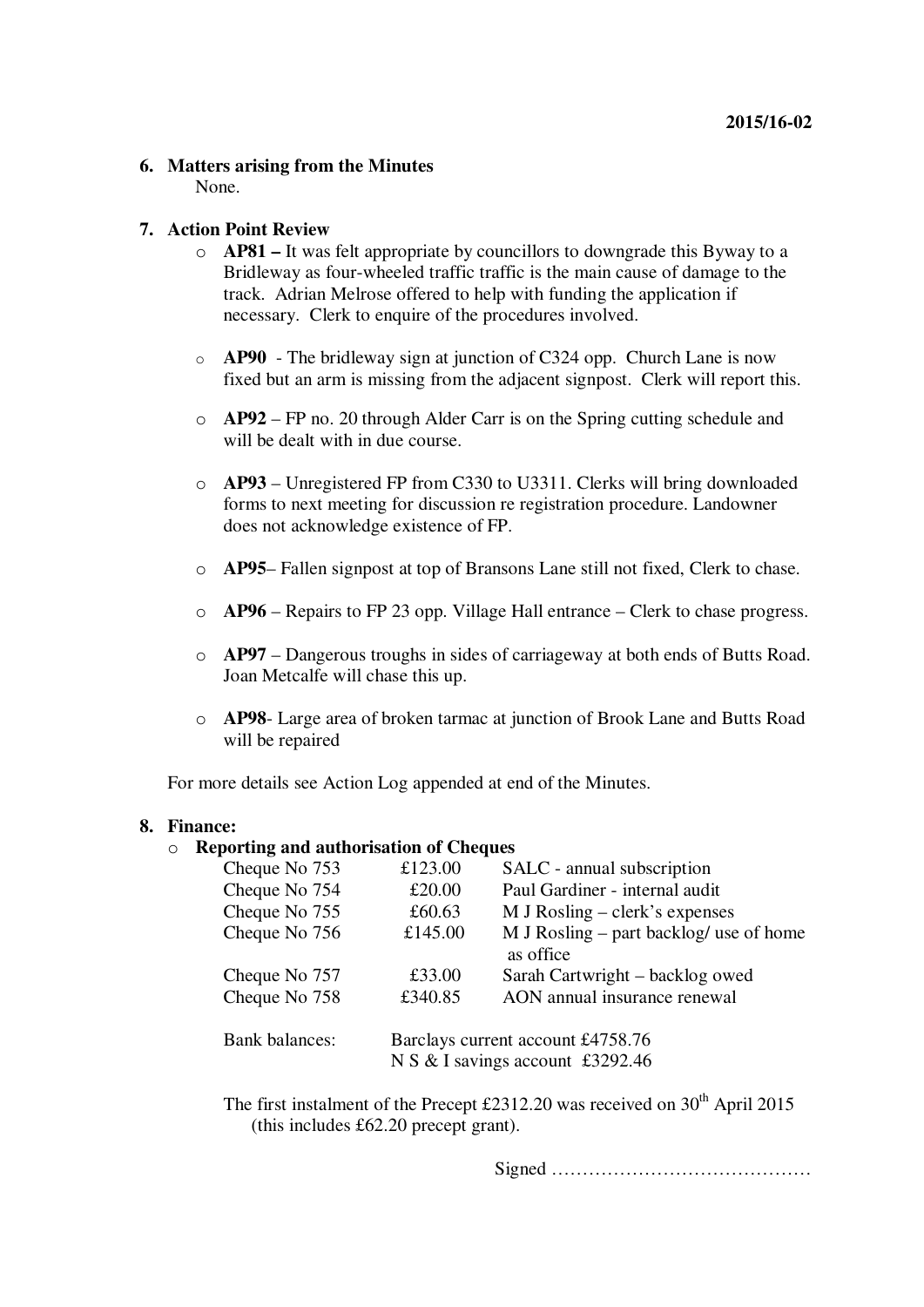#### o **Statement of Accounts 2014 /2015**

The Annual Return and Statement of Accounts were circulated to all councillors in advance and discussed at the meeting. The Annual Governance Statement 2014/15 was read out by the Chairman. These were approved by all Councillors and signed by the Chairman and Clerk. Tim Llewellyn proposed acceptance and this was seconded by Joan Metcalfe.

The accounts have been internally audited by Mr Paul Gardiner and his report was circulated to all councillors. There were no outstanding issues other than his recommendation that a more realistic value be assigned to the village notice board and sign, to reflect recent repairs.

The accounts are now ready for the external audit at BDO LLP. Anyone wanting to inspect the accounts may do so by appointment at the Clerk's house up until the 2nd June 2015.

o Authorisation of Clerk's salary:

It was agreed to continue the Clerk's salary & expenses at the same rate as the previous year. Paul Gardiner has commented subsequent to his audit that the rate of the Clerk's allowance for storage of files, use of home as office etc. should have been increased from £150.00 to £216.00 per annum w.e.f. April 2012. This was confirmed by SALC. It was agreed by the Chairman to pay £145.00 of the backlog to the Clerk immediately and the balance will be paid with the 2015/2016 allowance. A backlog of £33.00 was also paid to Sarah Cartwright, the previous Clerk.

o Annual Insurance renewal:

AON insurance is offering a discount of  $5\%$  if the Parish Council agree to sign up to their insurance for the next three years. The annual renewal will be £340.85 per year – this represents a saving of £17.35 per year as compared to last year's price. Adrian Melrose proposed acceptance of this and it was seconded by Tim Llewellyn.

o Pricing of Assets:

Paul Gardiner has suggested in his audit report that the village assets should be assigned a realistic value –this was agreed at  $\text{\pounds}1000$  for the village sign and notice board, £401 for the bench on the Green and £700 for the sand bins. All to be subject to 10% annual depreciation. The playing fields have a nominal value of  $\pounds1$ for audit purposes.

Tim Llewellyn enquired about the new Transparency regulations. Accounts are to be published on the website together with a list of items of expenditure of £100 and over from  $1<sup>st</sup>$  July 2015.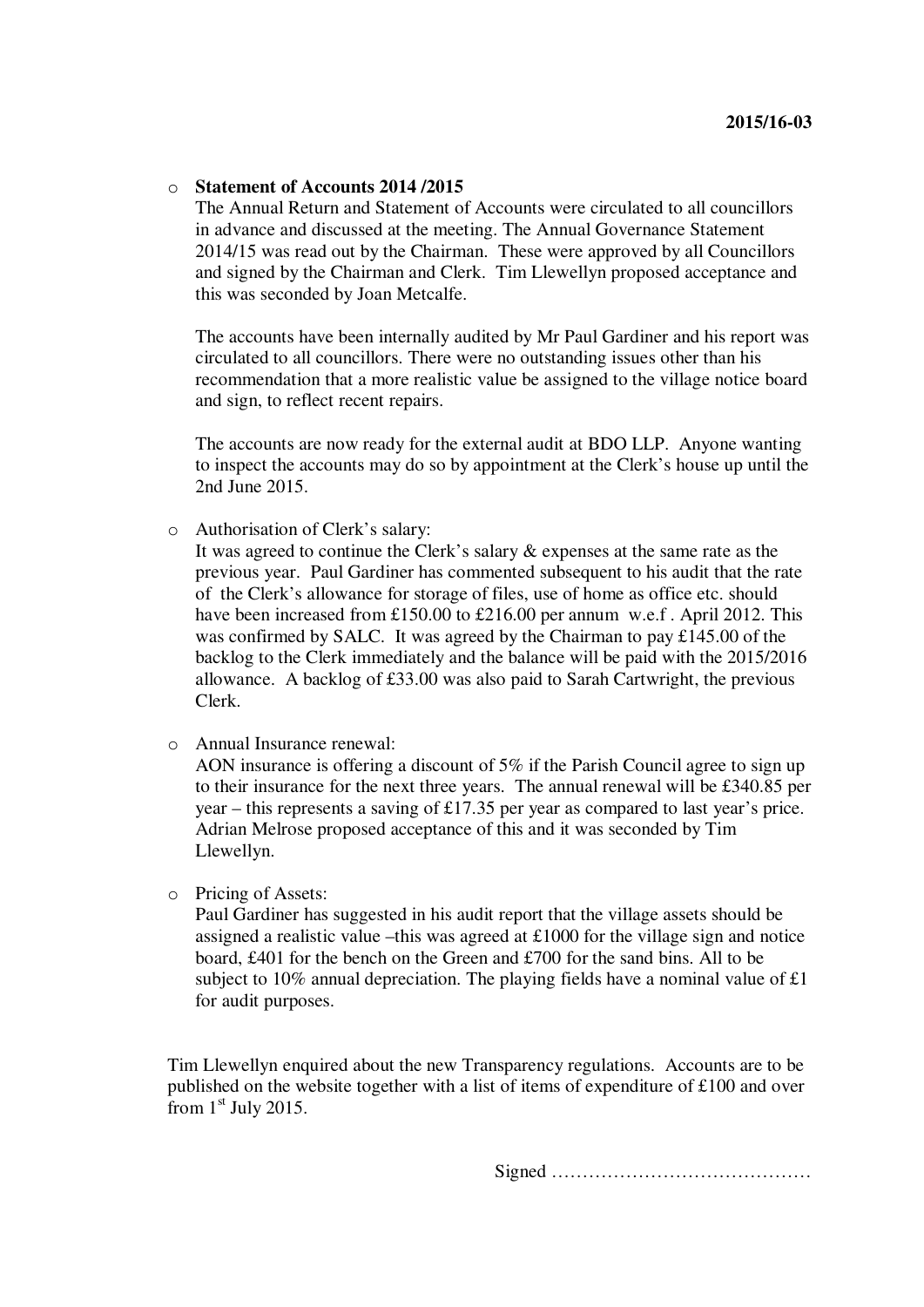### **9. Highways**

No issues

#### **10. LAIS changes.**

Details of the following changes have been circulated to councillors since the last meeting:

LAIS 1374 – Travel expenses for Councillors

LAIS 1377 – The right to hold prayers at meetings

LAIS 1378 – Car parking on Council property

LAIS 1380 – The existence of the Local Government Ombudsman

## **11. Outdoor Play Space Scheme:**

The final location has been agreed with Sarah Shinnie at SCDC. Clerk to enquire when the funds might be forthcoming.

## **12. Working party to clean up River Bridge:**

Adrian Melrose has a pressure washer and a portable generator to supply electricity for it. A date of  $18<sup>th</sup>$  July has been suggested and a site meeting will take place during the next Parish Council meeting on  $1<sup>st</sup>$  July to clarify details of what is needed. Sam Webber is to be asked if he can assist.

### **13. Plaque for June Gosling:**

June's funeral is to be held at 2pm on Friday 15th May. Joan Metcalfe proposed that a plaque be dedicated to her memory and should be fixed to the bench on the Green. Tim Llewellyn seconded this and Joan will organise it.

#### **14. Correspondence:**

a) EAOW – Updates have been received for EAOW One and EAOW Three There is to be a reduced capacity of 714MW for EAOW One and a number of minor changes will result. These will be accommodated within the previously consented order limits.

EAOW Three is at an earlier stage of development and an application will be submitted in November2015. The phase III Section 42 consultation is likely to run from the end of May 2015 to the end of June 2015.

- b) The Pensions Regulator the clerk is nominated as contact for correspondence regarding Automatic Enrolment, staging date for Playford to comply is 1<sup>st</sup> November 2016.
- c) Planning Application from SCDC Ref: DC/15/1804/FUL.

A date to discuss this was agreed - Tuesday  $26<sup>th</sup>$  May at 7pm. Clerk will book the village hall and send out notices.